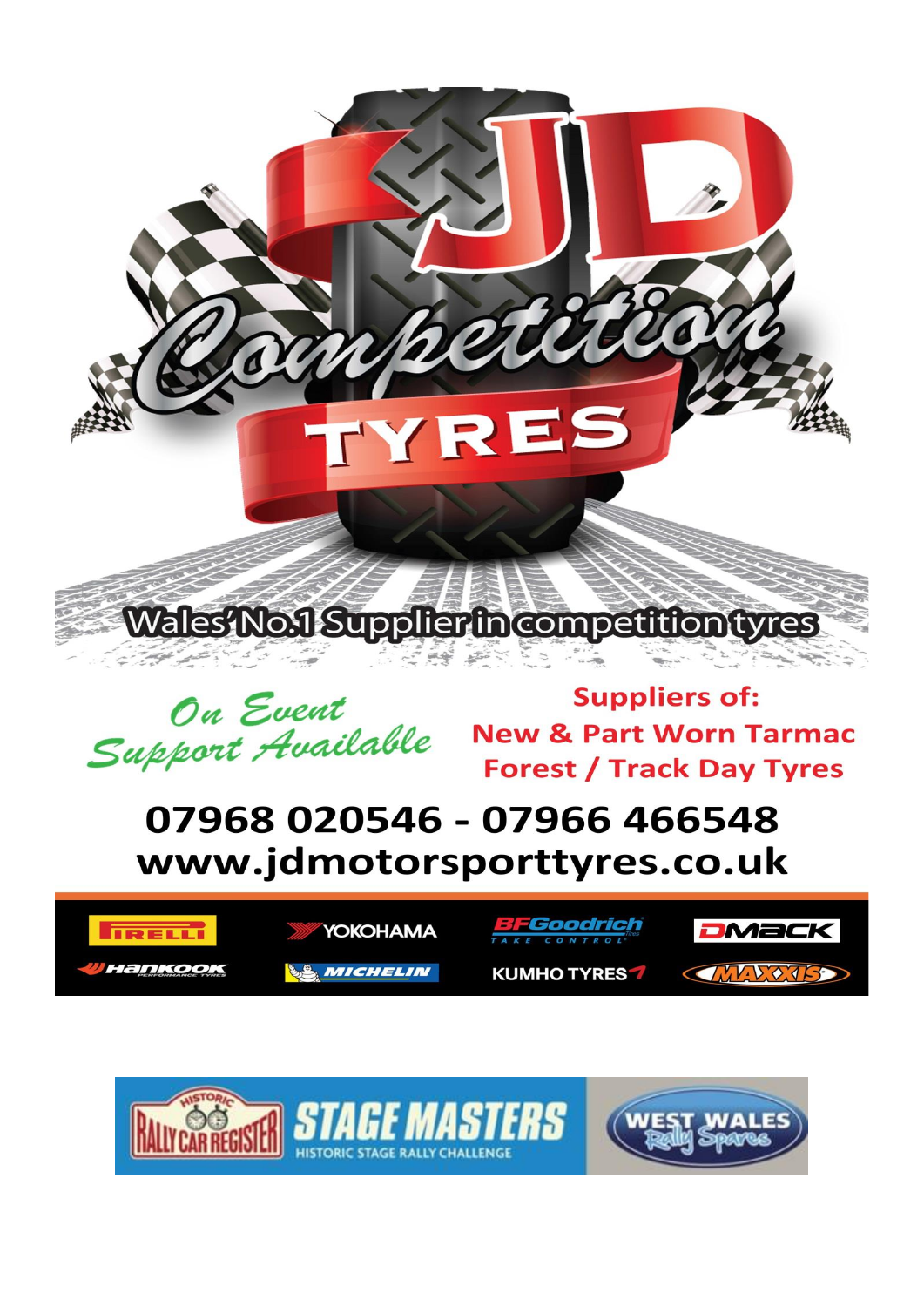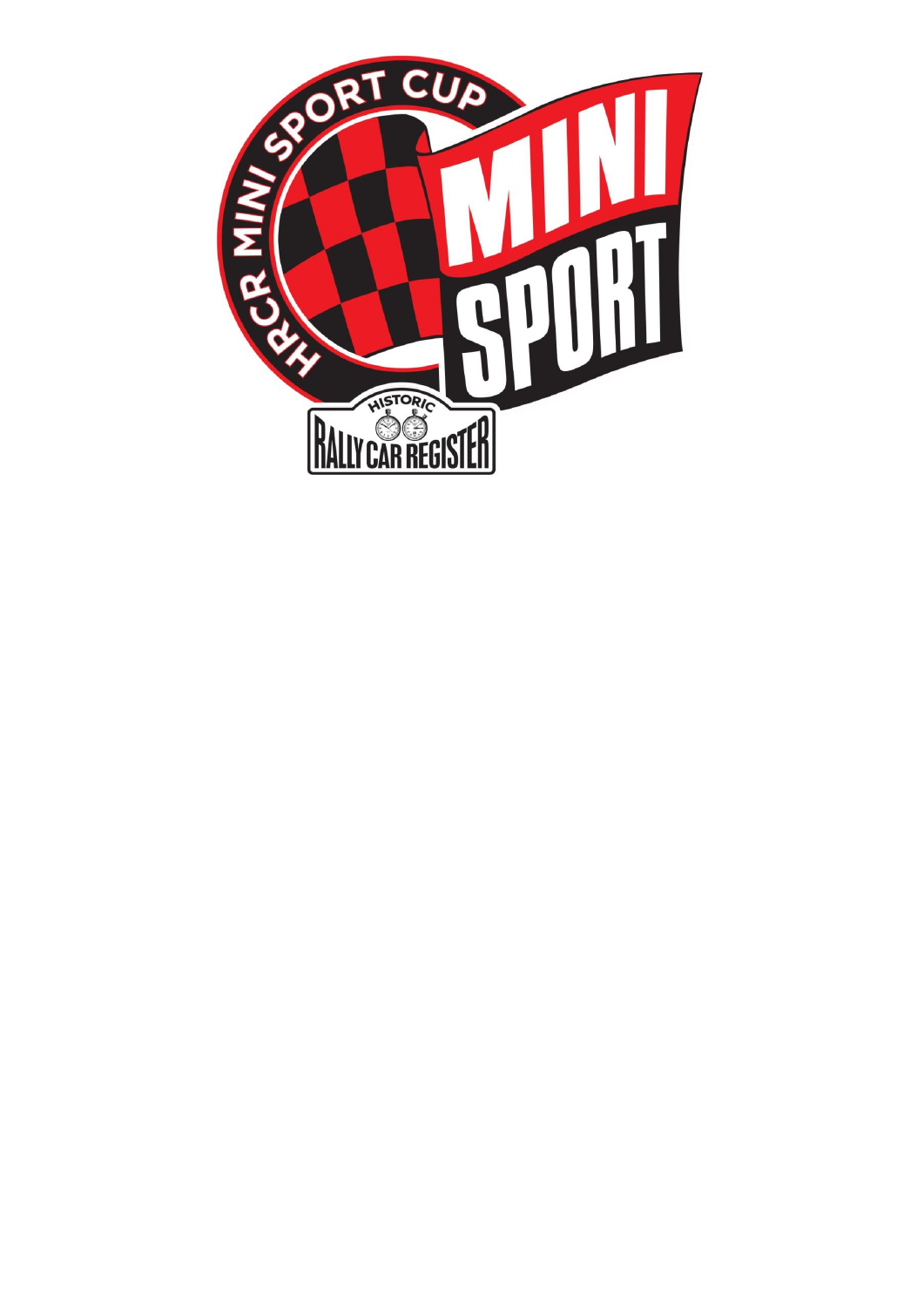

www.ipspaint.co.uk E: sales@ipspaint.co.uk T: 01792 784078



Delivering All Your Paint And Refinishing Needs Daily Throughout South & West Wales

# **INDEPENDENT PAINT SUPPLIES** *RALLY CHALLENGE*



www.independentpaintsuppliesrallychallenge.co.uk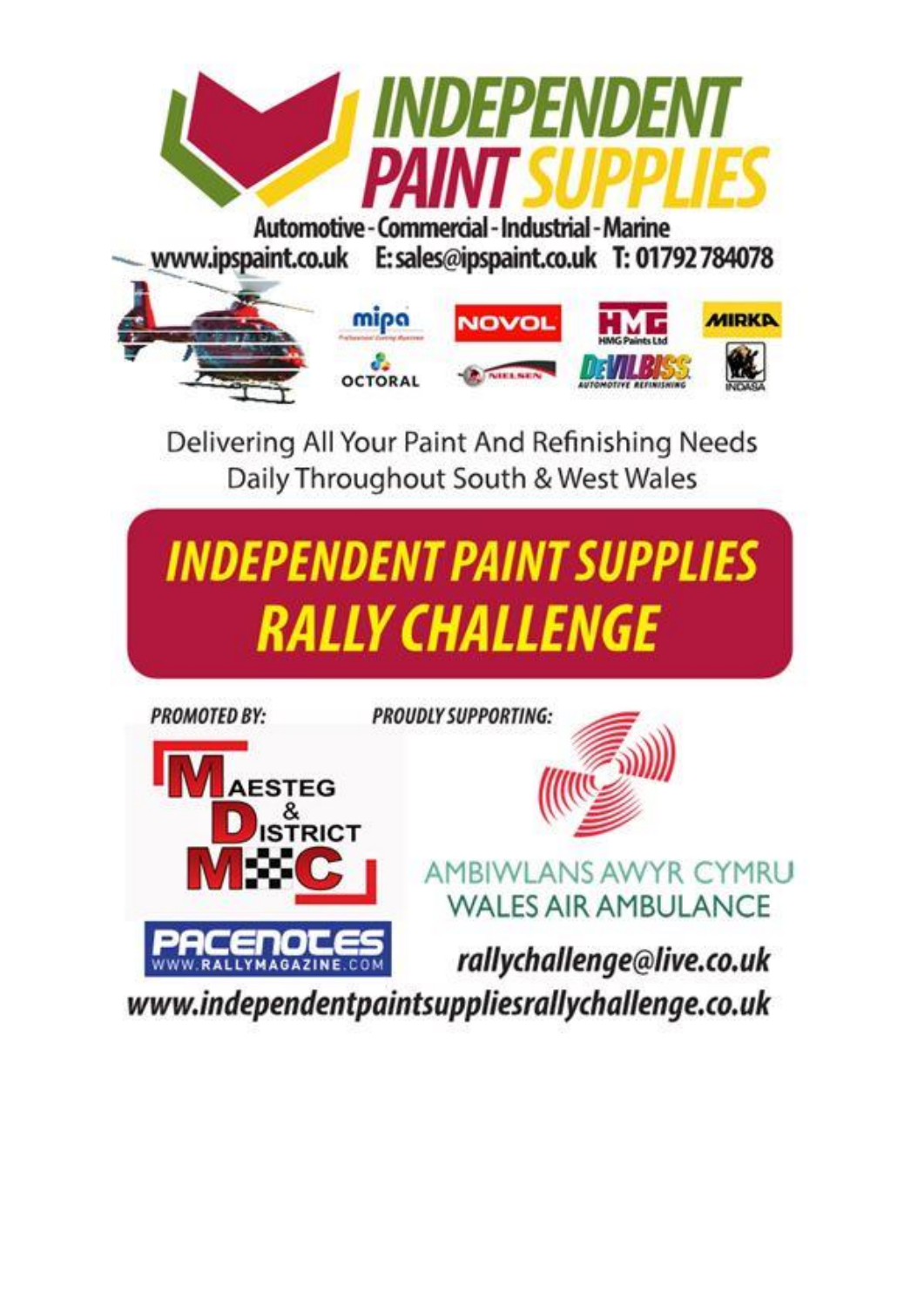

### **JD COMPETITION TYRES BOB SHAW MEMORIAL STAGES 2022 Qualifying Round of the West Wales Rally Spares HRCR Stage Masters, HRCR Mini Sport Cup Championship and the IPS Paint Rally Challenge SUPPLEMENTARY REGULATIONS**

#### **1. ANNOUNCEMENTS**

Pembrokeshire Motor Club Ltd will organise an Interclub Status Single Venue Stage Rally on Sunday 3rd July 2022.The start will be at Brawdy Airfield, Haverfordwest. Ordnance Survey Map (1:50000) Site entrance reference 157/854245**. (Turn right at SA62 6AY) Main gate will be opened at 06:00hrs and close at 07:45hrs.**

#### **2. JURISDICTION**

The meeting will be governed by the general regulations of the Motorsport UK.(incorporating the provisions of the International Sporting Code of the F.I.A.), these supplementary regulations and any written instructions that the organising club may issue for this event.

#### **3. AUTHORISATION**

Motorsport UK. Permit Number: 120758 West Wales Rally Spares HRCR Stage Masters 2022 Championship Number: 57/22 HRCR Mini Sport Cup 2022 Championship Number: 64/2022 IPS Paint Rally Challenge 2022 Championship Number: 54/2022

#### **4. ELIGIBILITY**

The event is open to:

- a) All fully elected members of The Pembrokeshire Motor Club Ltd
- b) All registered competitors in the West Wales Rally Spares HRCR Stage Masters Championship
- c) All registered competitors in the HRCR Mini Sport Cup
- d) All registered competitors in the IPS Paint Rally Challenge
- e) All fully elected members of all clubs within The Welsh Association of Motor Clubs

#### **5. CHAMPIONSHIP**

The event is a qualifying round of the Pembrokeshire Motor Club Championship The West Wales Rally Spares HRCR Stage Masters Championship HRCR Mini Sport Cup Championship IPS Paint Rally Challenge

#### **6. OFFICIALS**

| Motorsport UK. Steward:                                                                                              | Andrew Thomson                                                            |  |  |  |
|----------------------------------------------------------------------------------------------------------------------|---------------------------------------------------------------------------|--|--|--|
| Event Stewards:                                                                                                      | Ian Howells, Aled Davies                                                  |  |  |  |
| Clerk of the Course:                                                                                                 | Ceri Morgan.                                                              |  |  |  |
| Secretary of the Meeting:                                                                                            | Cathy Davies: Tel: 01437 765398/07825169626                               |  |  |  |
| <b>Entry Secretary:</b>                                                                                              | Melo La Rosa 7 Priory Lodge Close, Milford Haven, Pembrokeshire, SA73 2BZ |  |  |  |
|                                                                                                                      | 01646 697141/07929223686 melolarosa7@gmail.com                            |  |  |  |
| <b>Chief Marshal:</b>                                                                                                | Nick Hodgson: Tel: 07929223686                                            |  |  |  |
| <b>Competitor Liaison Officer</b>                                                                                    | Ryland James 07773346878                                                  |  |  |  |
| Motorsport UK. Chief Scrutineer: Rob John                                                                            |                                                                           |  |  |  |
| Motorsport UK. Eligibility Scrutineer: Paul Loveridge                                                                |                                                                           |  |  |  |
| <b>Environmental Scrutineer:</b>                                                                                     | <b>Richard Williams</b>                                                   |  |  |  |
| Time Keepers:                                                                                                        | <b>Mike Griffiths</b>                                                     |  |  |  |
| Judges of Fact: A full list of Judges of Fact will be displayed on the event notice board and the facts they will be |                                                                           |  |  |  |
| judging                                                                                                              |                                                                           |  |  |  |
| Radio Control:                                                                                                       | Kevin Hughes                                                              |  |  |  |
| Safety Officer:                                                                                                      | Melo La Rosa                                                              |  |  |  |
| <b>Chief Medical Officer:</b>                                                                                        | Dr Stuart Hateley (call sign MOMO 105)                                    |  |  |  |
| Rescue Unit:                                                                                                         | <b>West Country Rescue</b>                                                |  |  |  |
| Results:                                                                                                             | Amserwyr Modur Cymru                                                      |  |  |  |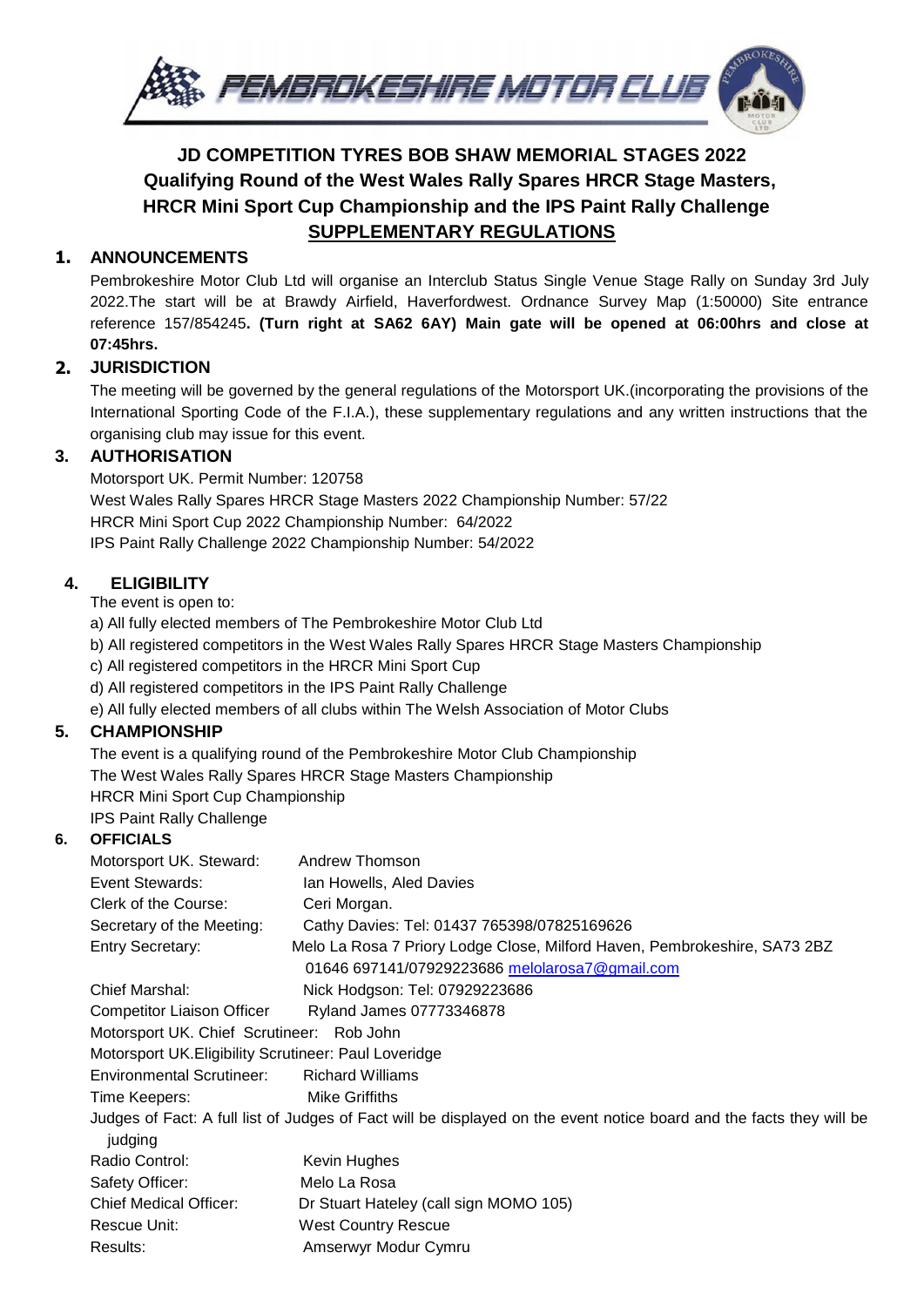#### **7. ENTRIES**

The entry list opens on publication of these regulations and closes initially for seeding purposes on Saturday the 25<sup>th</sup> June 2022 The final closing date for entries will be Wednesday 29<sup>th</sup> June 2022 although any entries received after 25<sup>th</sup> June 2022 may not be included on the seeded entry list. The entry fee is: £265. Entries/signing on **and self-declaration will only be accepted electronically via the link on the Pembrokeshire Motor Club web site. The maximum entry for the meeting is 90 the minimum is 30. There will be no facility for navigators/co-drivers to apply for licences at the event.** All entries must be made on the official entry form via the link on the Pembrokeshire Motor Club web site and accompanied fee by BACS (see below for details) Cheques must be sent to the entry Secretary by the  $25<sup>th</sup>$  June 2022. Should the above minimum figures not be reached, the organisers have the right to either cancel the meeting or amalgamate the classes as necessary. Entries will be selected in order of receipt. Entry fees will be refunded, if withdrawn in writing prior to **25 thJune 2022**, other than in accordance with H30.1.2. Entries that are withdrawn thereafter, or that fail to start may forfeit all or part of their entry fee at the organiser's discretion. The organisers reserve the right to refuse entry without reasons.

 Any entry containing a false or incorrect statement shall be null and void, and the entrant deemed to be guilty of a breach of the general Competition Rules of the Motorsport UK. The entry fee will may be forfeited in accordance with D19. The organisers may conduct random checks to establish the validity of all or some of the information contained on the entry form.

| Bank        | Lloyds Bank                                           |  |
|-------------|-------------------------------------------------------|--|
| Sort Code   | 30:93:98                                              |  |
| Account No. | 64370268                                              |  |
|             | Account Name Pembrokeshire Motor Club Savings Account |  |
| Reference   | Driver's full name.                                   |  |

#### **8. . CLASSES. THERE WILL BE ELEVEN CLASSES**

| <b>MODERN</b>        |                                                                              |  |  |  |
|----------------------|------------------------------------------------------------------------------|--|--|--|
| 1                    | Up to 1400cc                                                                 |  |  |  |
| $\mathbf{2}$         | 1401-1600cc                                                                  |  |  |  |
| 3                    | 1601-2000cc                                                                  |  |  |  |
| 4                    | 4 wheel drive natural aspirated/ forced induction engines                    |  |  |  |
| 5                    | Road Rally Class as per WAMC rules (Advertising is permitted on the vehicle) |  |  |  |
| 6                    | 1601-2000 4 cylinder 8 valve                                                 |  |  |  |
| 7                    | 2001cc and over Two Wheel Drive                                              |  |  |  |
| <b>HISTORIC</b>      |                                                                              |  |  |  |
| <b>Class F1</b>      | Category 1, 2, 3 & 4 vehicles up to 1300cc                                   |  |  |  |
| <b>Class F2</b>      | Category 1, 2, 3 & 4 vehicles up to 1600cc                                   |  |  |  |
| Class F <sub>3</sub> | Category 1, 2, 3 & 4 vehicles up to 2000cc                                   |  |  |  |
| <b>Class F4</b>      | Category 1, 2, 3 & 4 vehicles over 2000 cc                                   |  |  |  |

All forced induction engines will have a factor of 70% added to the cubic capacity

**9**. To be classified as a finisher a competitor must report to at least 2/3rds of the stage arrival controls within their maximum lateness in the car in which they started the event. Competitors may re-join the rally after missing a control or special stage at the next main time control in accordance with R40.1.6 and R40.1.7

#### **10. IDENTIFICATION**

Competitors will be identified by 23cm. high black numbers on a white background on both sides of the vehicle as defined in J4.1 (Numbers not supplied). Competitors will be responsible for maintaining these identifications in a legible condition during the event and their removal after the event or upon retirement.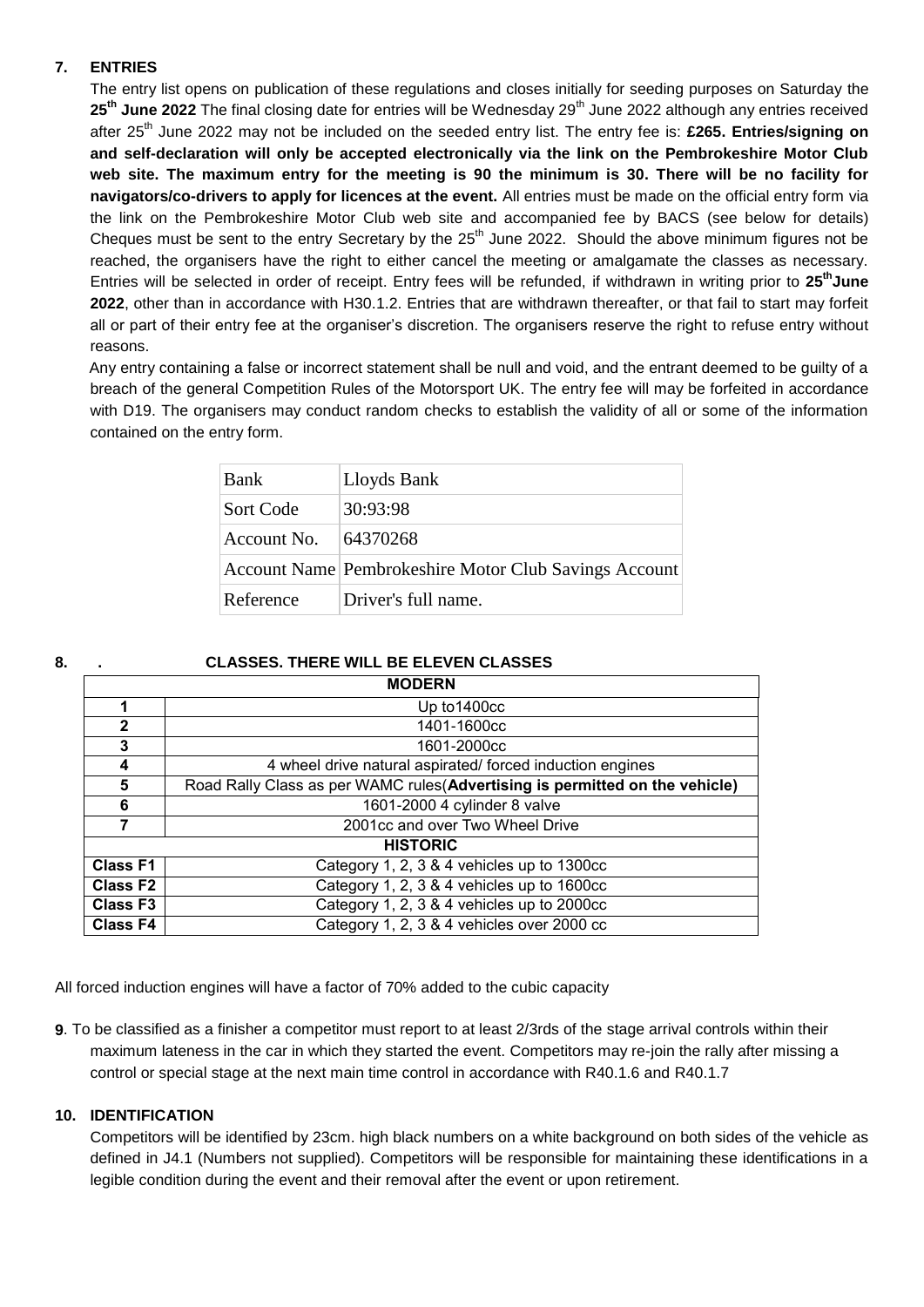#### **11. SCRUTINEERING AND SIGNING ON**

**Helmets must comply with R25.3.1 and both driver/co-driver must wear flame resistance overalls and balaclavas to comply with R25.3.2**

#### Scrutineering/Noise checks will be held on Saturday 2<sup>nd</sup> July from 13:00hrs to 17:00hrs.

 Once successfully passing the noise test a signed process card will be issued, the process card will be signed by a scrutineer once successfully passing scrutineering. The process card must be then handed in at Rally HQ and your first time card can be then collected. **Failure to do this could result in the competing car being disqualified from the event.**

The location of Environmental Scrutineering will be advised in the Final Instructions

 If a car is found to exceed the permitted noise level it will not be allowed to continue until it has passed a subsequent noise test.

The permitted maximum sound level is 100 dB(A) at 4,500 rpm measured at 0.5m by sound meter.

 Judges will be appointed to report on sound levels. Excessive sound will include instantaneous occurrence of noise such as that produced by backfiring caused by anti-lag systems.

 The penalty for excessive sound may go as far as exclusion. In all cases the decision of the Clerk of the Course, in conjunction with the Motorsport UK Environmental Official, shall be final R 8.3.1.

 The competing car will be subject to a noise test in accordance with R4.1.1, R4.1.2 and J5.18.1 to J5.18.3 All vehicles must comply with the Motorsport UK. technical regulations. Each competitor will be assumed to have full knowledge of their competing car and its eligibility for the class and championship entered.

All cars competing in Single Venue Stage Rallies, **including road rally class,** need **NOT** be taxed and insured for the public highway, but registration documents, Motorsport UK Passport/CCLB and valid MOT test certificate if the vehicle requires one (although the vehicle may not yet be old enough to require one, it must be of a type which needs MOT testing) must be produced at scrutineering.

#### **12. ROUTE**

The event will contain a number of special stages on private property with a mileage of approximately 55 miles. These stages will be timed to an accuracy of less than one minute in accordance with R31.1.3 The stages will take the form of concrete and tarmacadam roads. Cars may start at 30 second or one-minute intervals on link sections, main controls and special stages. First car will start at 08:27

#### **13. ROAD BOOK**

 Entry list, Stage diagrams, Timings, Damage Declaration Forms, Finial Instructions, will be available to down load from Pembrokeshire Motor Club web site.

 Competitors may be required to make up lateness at all main controls. Servicing will be permitted only in the specified area as shown in the road book. Servicing is defined as work carried out on the competing car by any person other than the competing crew, or the use of any parts, tools or fuel etc. not carried in the competing car.

#### **14. PENALTIES**

Competitors will start with zero marks. Classification for the order of merit will be by reference to total marks lost, the winner being the competitor with the least total penalty.

1. Accumulated lateness (in excess of target time) between any two adjacent Controls of more than **10 minutes - Disqualified**

| R32.2 (d)                                                              | Not performing a stage correctly                                      | Stage Target        |
|------------------------------------------------------------------------|-----------------------------------------------------------------------|---------------------|
| R32.2 (m)                                                              | Excessive speed or driving likely to bring motor sport into disrepute | Disqualified        |
| R32.2(n)                                                               | Excessive sound                                                       | <b>Disqualified</b> |
| R32.2 (f)                                                              | Making a false start at a special stage                               | 1 Minute            |
| R32.2 (ee)                                                             | Misuse of SOS/OK Board                                                | <b>Disqualified</b> |
| R32.2 (aa)                                                             | Failure to follow the instruction of an official                      | 1 Minute            |
|                                                                        | Failure in handing in the process card at Rally HQ                    | <b>Disqualified</b> |
| Illegal servicing                                                      |                                                                       | <b>Disqualified</b> |
| Not reporting at or not providing proof of visiting a control or check |                                                                       | <b>Disqualified</b> |
| Repeat misbehaviour of service crew or competitors                     |                                                                       | <b>Disqualified</b> |
| Unauthorised testing or practice                                       |                                                                       | <b>Disqualified</b> |

Penalties will be as R32.2except: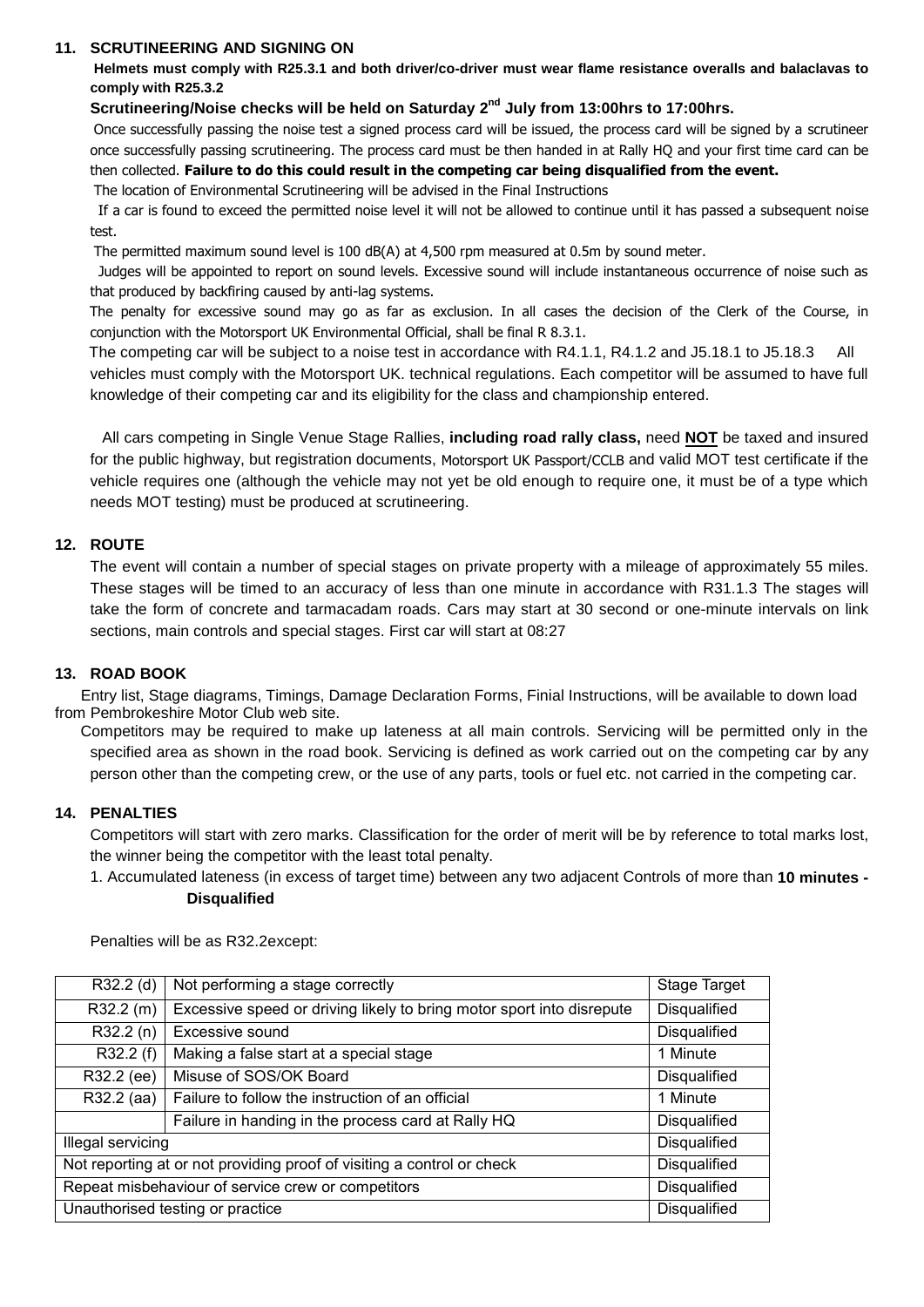#### **15. TIMING**

The rally will be divided into link sections and special stages. All controls will be time controls (T.C.). Each link section will be allocated a target time based on 20-mph average speed and a competitor can calculate their time of arrival at the next T.C. by adding their target time to their actual time of departure from the preceding T.C. In certain areas no link sections will be included.

All special stages will have a Bogey Time set at 75mph and a target time set at approximately 30mph.

Competitors will receive penalties as follows: Under Bogey **Bogey** Time Over Bogey under Target Actual Time Taken Over Target Time

However, excessive lateness taken over target on linked sections and special stages is accumulative and once lost cannot be regained. When accumulative lateness between any two consecutive controls exceeds 10 minutes, R31.2.6 (maximum permitted) a competitor will be disqualified.

The following titles will describe the various types of controls:

**Main Control (MC)** - Main controls will be situated at the start, service halts, finish and any other specified points of the rally. On arrival at an MC In, a competitor will receive their due starting time at MC Out. Competitors will depart in their order of arrival at the MC In.

**Special Stage Arrival Controls (SSA)** - At this time control the marshal will enter the competitor's time of arrival and the provisional starting time for the special stage which must be a minimum of 3 minutes after the arrival time in order to allow the crew to prepare for the stage. The area between Special Stage Arrival Control and the Special Stage Start is ParcFerme.

**Special Stage Start Controls (SSS)** - At the Special Stage Start the marshal will enter the actual start time which will normally correspond with the provisional start time. The marshal will either enter manually or electronically (traffic lights) inform the competitor at 15secs, 10secs, 5, 4, 3, 2, 1, Go. The traffic light sequence, with 15 seconds to go the red light comes on, with 10 seconds to go, red light stays on and the 5 amber lights come on. With 5 seconds to go the red light goes out. From 5 seconds to zero the amber lights count down the last 5 seconds. At zero the green light comes on to signal the start. The green light remains on for 5 seconds. Should the start lights fail then the marshal will follow the starting procedure as per R25.7.1.

#### **All start officials will be deemed as judges of fact for jump starts.**

**Special Stage Finish (SSF)** - At the SSF a competitor will receive their finish time in hours, minutes and seconds. This time in hours and minutes will be their start time for the next section.

Should any time not be legible, or appear not to be authentic on competitors' time cards, the organisers may use any means at their disposal to establish a time.

**Passage Control (PC)** Service Area. Hand in the completed time card; collect the next stage time card. The time card will indicate your due time at the next Stage arrival.

#### **16.**.**G.R. MODIFICATION**

- R5.4.3 Either crew member may drive during the competition subject to both crew members holding licences to permit that person to drive. Co-drivers intending to drive on special stages shall advise the entry secretary via email by Wednesday 29<sup>th</sup> June 2022
- R30.1 Controls will close 5 minutes after due time of arrival of last car

#### **17. FINAL INSTRUCTIONS**

Final instructions will be posted on the Pembrokeshire Motor Club Web Site.

#### **18. INTERPRETATION OF REGULATIONS**

It is not the duty of any marshal to interpret regulations or any written instructions to a competitor, or explain the meaning and/or the effect thereof. It is the responsibility of the competitor to read and understand the regulations and other written instructions.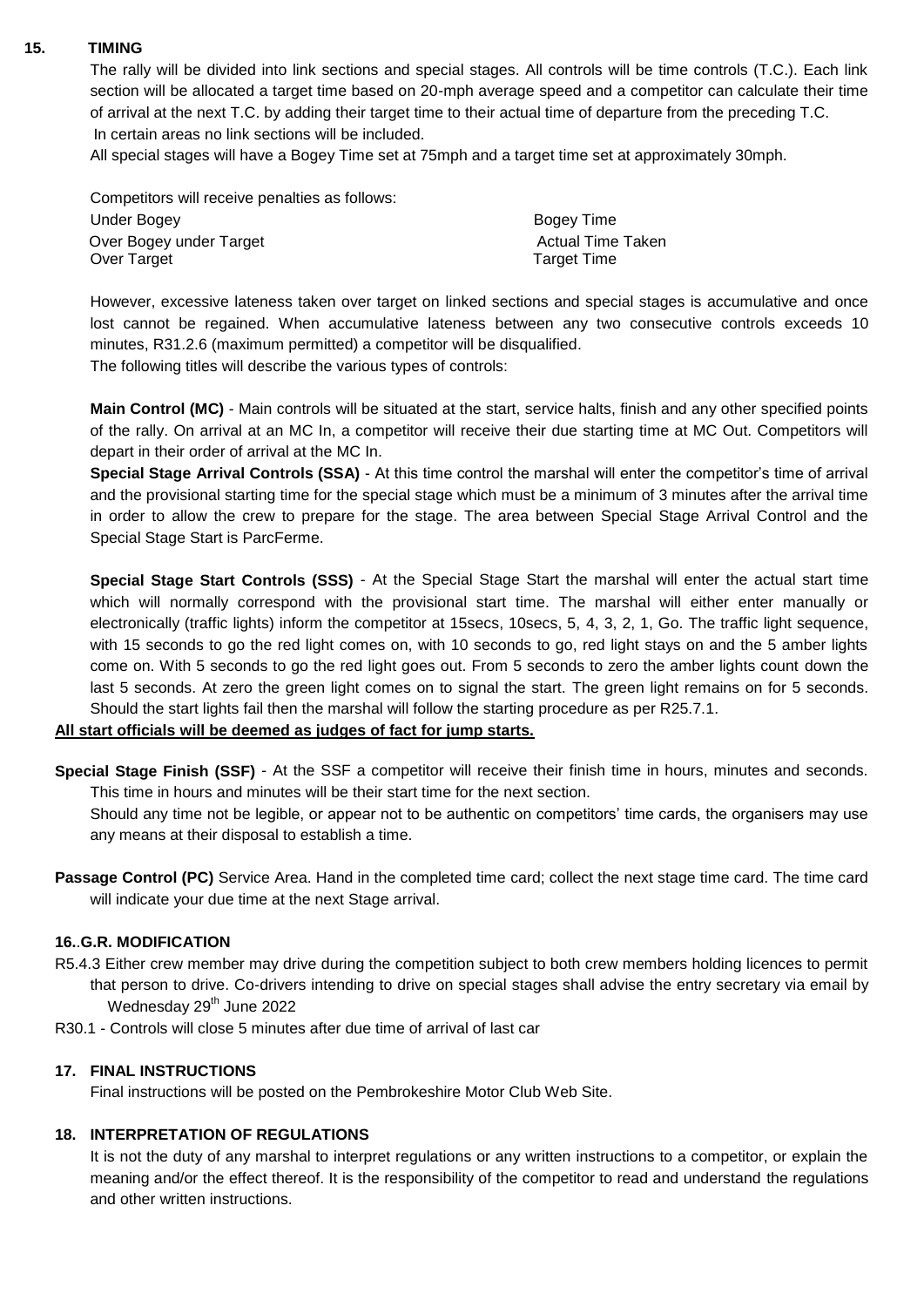#### **19. DAMAGE DECLARATION**

Damage Declaration forms will be posted on the Pembrokeshire Motor Club Web Site, Competitors must hand in the completed form when retired from the event or at the final Main Control into Service. Failure to return this form in accordance with R40.1.3 and R40.1.4 may be penalised by a fine of up to £100

#### **20. SERVICE**

Servicing will only be permitted within the confines of the official service area; failure to comply will result in **Disqualification**. There will be a 5mph speed limit in the service area. Failure to comply will result in **Disqualification**.

Each rally crew will be limited to the DRIVER, CO-DRIVER and FOUR SERVICE CREW ONLY and ONE service vehicle parked in the service area. All other vehicles parked in the service area will result in the competing car being **disqualified**. It will be the responsibility of the competing crew to ensure that NO other vehicles are parked within the service area.

#### **Quad bikes, Mopeds, Motorcycles are strictly prohibited; any person found using one of these vehicles will be removed from the venue.**

Broken down vehicles will be recovered at the organiser's discretion. Cars broken down in a dangerous location may only be removed to a safe location and recovered at a later time.

#### **Competitors must comply with the Motorsport UK. Stage Rally Safety Requirements Edition 4Annex Q All service crews must stay within the service area. Any member of the service crew of a competing car found crossing the stage or leaving the service area without authorisation will result in their competing car being disqualified.** Due to revised Motor Sports Association safety regulations all people that are not officials of the event must remain within the confines of the service area.

#### **21. REFUELLING/FUEL**

All competitors shall familiarise themselves with the recommendations published by the Motorsport UK. With regard to refuelling of competing cars during an event. Self-refuel must be done as the last procedure before the competing car leaves the service area. No person to be in the competing car whilst re-fulling takes place. The competing and servicing crew must ensure no person is smoking within 10 meters of the refuelling area and appropriate dry powder fire extinguishers are available. Competitors are reminded of the requirements under the Health & Safety at Work Act regarding the refuelling of vehicles. All entrants must ensure that all persons connected with their entry have read and fully understood the following statement: 'Every person participating in this event, whether employed or voluntary, shall take reasonable care for the health and safety of themselves or other people who may be affected by his / her acts or omissions during the operation of the event.'

#### **22. RED FLAGS**

When Red Flags are displayed all competitors must comply with R25.6.4, failure to comply will incur a penalty at the discretion of the Clerk of the Course.

#### **23. TRAILERS**

All competitors' trailers must be parked in the trailer park. Failure to comply will result in the associated competing car being disqualified.

#### **24. SOS AND O.K BOARD**

Competitors must comply with R25.4, R25.4.1 and R25.4.2

#### **25. JUDGES OF FACT**

Named Judges of Fact G10.1 R24.7 (as per the list displayed on the Official Notice Board at signing on, prior to the start of the event.), will be appointed by the organisers, and will be on duty throughout the event to observe and report any competitor considered to be in contravention of these Regulations and to adjudicate on (R)24.7.2, 24.7.3, 24.7.5, 24.7.6, 24.7.7, 24.7.8, 24.7.9, 24.7.10. 24.8.1, 24.8.2, 24.8.3.

#### **26. RESULTS**

Provisional results will be published as soon as possible following the end of the event, and declared final on site at the venue. Results will be posted on [www.pembrokeshiremotorclub.com](http://www.pembrokeshiremotorclub.com/) and [www.amcrallyresults](http://www.amcrallyresults/) following the event. Printed copies of the results will only be posted out if specifically requested via the event entry Secretary.

#### **27. PROTESTS**

Any protest must be made in accordance with C5.1.2 and C5.2.1